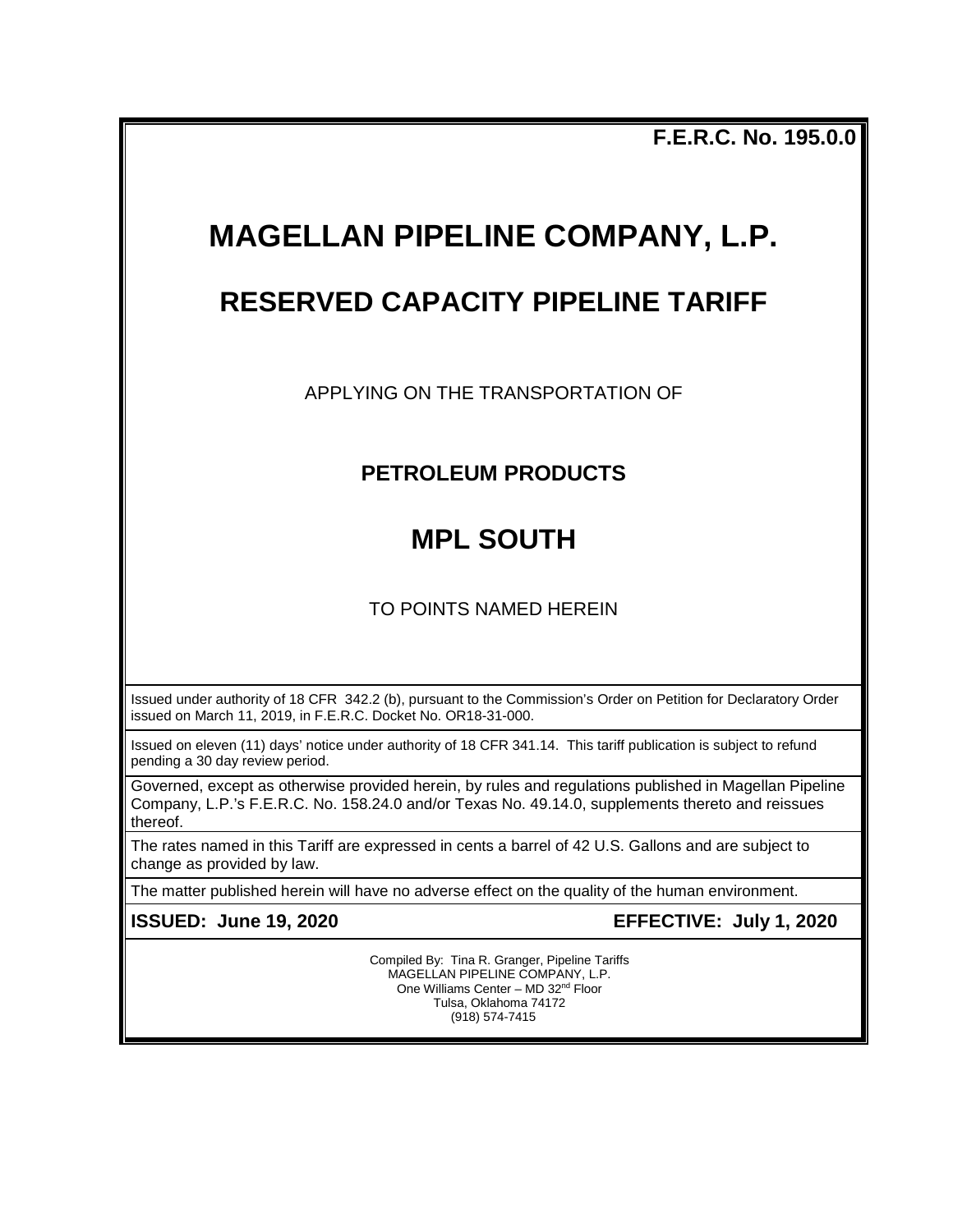|                    | <b>WEST LEG RESERVED CAPACITY PROGRAM</b>                                                                                                                                                                                                                                                                                                                                                                                                                                                                                                                                                                                                                                                                                                                                                                                                                                                                                                                                                                                                                                                                                                                                                                                                                                                                                                                                                                                                                                                                                                                                                                                                                                                                                                                                                                                                                                                                                                                                                                                                                                                                                                                                                                                                                                                                                                                                                                                                                                                                                                                                                                                                                                                                                                                                                                                                                                                                                                                                                                                                                                                                                                                                                                                                                                                                                                                                                                                                                                                                                                                                                                                                                                                                                              |
|--------------------|----------------------------------------------------------------------------------------------------------------------------------------------------------------------------------------------------------------------------------------------------------------------------------------------------------------------------------------------------------------------------------------------------------------------------------------------------------------------------------------------------------------------------------------------------------------------------------------------------------------------------------------------------------------------------------------------------------------------------------------------------------------------------------------------------------------------------------------------------------------------------------------------------------------------------------------------------------------------------------------------------------------------------------------------------------------------------------------------------------------------------------------------------------------------------------------------------------------------------------------------------------------------------------------------------------------------------------------------------------------------------------------------------------------------------------------------------------------------------------------------------------------------------------------------------------------------------------------------------------------------------------------------------------------------------------------------------------------------------------------------------------------------------------------------------------------------------------------------------------------------------------------------------------------------------------------------------------------------------------------------------------------------------------------------------------------------------------------------------------------------------------------------------------------------------------------------------------------------------------------------------------------------------------------------------------------------------------------------------------------------------------------------------------------------------------------------------------------------------------------------------------------------------------------------------------------------------------------------------------------------------------------------------------------------------------------------------------------------------------------------------------------------------------------------------------------------------------------------------------------------------------------------------------------------------------------------------------------------------------------------------------------------------------------------------------------------------------------------------------------------------------------------------------------------------------------------------------------------------------------------------------------------------------------------------------------------------------------------------------------------------------------------------------------------------------------------------------------------------------------------------------------------------------------------------------------------------------------------------------------------------------------------------------------------------------------------------------------------------------------|
| <b>ITEM</b><br>NO. | From: Galena Park, TX; East Houston, TX; Pasadena (MVP), TX; Pasadena, TX <sup>INote 1]</sup> ; Baytown,<br>TX <sup>[Note 7]</sup> and/or Carrier's Origins defined in Item 200, F.E.R.C No. 161.42.0 <sup> [Note 2]</sup> , any<br>supplements thereto and reissues thereof. ("Origin(s)")<br>El Paso, TX-Frontera Juarez Pipeline (PMI) <sup>[Note 3]</sup> ; El Paso, TX-SFPP, LP (Kinder Morgan PL)<br>To:<br>[Note 4]; Albuquerque Station, NM [Note 8], Belen Station, NM [Note 8] and Santa Teresa, NM [Note 8];<br>Tye (Abilene), TX <sup>[Note 6]</sup> ; Odessa, TX <sup>[Note 6]</sup> ; El Paso (MPL), TX <sup>[Note 3] [Note 6]; Midland, TX <sup>[Note</sup></sup><br>6] and/or EMPCo (ExxonMobil Pipeline Company) Wink, TX [Note 5] [Note 6], ("Destination(s)")                                                                                                                                                                                                                                                                                                                                                                                                                                                                                                                                                                                                                                                                                                                                                                                                                                                                                                                                                                                                                                                                                                                                                                                                                                                                                                                                                                                                                                                                                                                                                                                                                                                                                                                                                                                                                                                                                                                                                                                                                                                                                                                                                                                                                                                                                                                                                                                                                                                                                                                                                                                                                                                                                                                                                                                                                                                                                                                                                       |
| 100                | <b>Definitions</b><br>1.<br>"Base Rate" means the local, uncommitted rate charged by MPL for transportation of Products from<br>the Origins to the Destinations.<br>Base Rate from Origins(s): Galena Park, TX; East Houston, TX; Pasadena (MVP), TX to El<br>Paso, TX-Frontera Juarez Pipeline (PMI) [Note 3]; El Paso, TX-SFPP, LP (Kinder Morgan PL)<br>[Note 4]; Santa Teresa, NM [Note 8] are defined in F.E.R.C. No. 161.42.0; Item No. 300, and<br>Albuquerque Station, NM <sup>[Note 8]</sup> , Belen Station, NM <sup>[Note 8]</sup> are defined in Item No. 310, any<br>supplements thereto and reissues thereof.<br>Base Rate from Origin: Baytown, TX to El Paso, TX-Frontera Juarez Pipeline (PMI) [Note 3]; El<br>Paso, TX-SFPP, LP (Kinder Morgan PL) [Note 4]; Albuquerque Station, NM [Note 8], Belen Station,<br>NM [Note 8] and Santa Teresa, NM [Note 8] are defined in F.E.R.C. No. 190.2.0, any supplements<br>thereto and reissues thereof.<br>Base Rate from Origins(s) defined in Item 200, F.E.R.C. No. 161.42.0 <sup> [Note 2]</sup> include Ardmore,<br>OK; Oklahoma Central; Wynnewood, OK; Duncan, OK and McPherson, KS.<br>"Carrier" or "MPL" means Magellan Pipeline Company, L.P.<br>"Petroleum Product" means any product specified in the Rules and Regulations tariff under Item 20,<br>of either F.E.R.C. No. 158.24.0 and/or Texas No. 49.14.0, any supplements thereto and reissues<br>thereof.<br>"Final Monthly Reserved Capacity" shall equal the Term Shipper's actual monthly nomination, to a<br>maximum level of the Total Reserved Capacity Commitment.<br>"Force Majeure" shall have the meaning set forth in the VCA.<br>"Term Shipper": Any shipper and/or inventory owner who signs a prior written Volume Commitment<br>Agreement ("VCA") during the Open Season Periods referenced in Paragraph 4 of this Item.<br>"Total Reserved Capacity Commitment" shall equal the applicable Daily Average Reserved Capacity<br>chosen by Term Shipper from Paragraph 4, multiplied by the number of calendar days in the<br>applicable month.<br>2.<br><b>Available Program Capacity:</b><br>This program provides up to a maximum Daily Average Reserved Capacity of 95,000 barrels per day<br>(the "Pipeline Volume Available"), which includes the 45,000 barrels per day offered in the Original<br>Open Season plus the 30,000 barrels per day offered in the first Supplemental Open Season and<br>may include an additional 20,000 barrels per day offered in the second Supplemental Open Season.<br>In the event the aggregate of all shippers' requests for Reserved Capacity in a particular open season<br>exceeds the Pipeline Volume Available under this Item for that particular open season, Carrier will<br>award capacity to Term Shippers based on the value of the Program Level selected or assess further<br>expanding the project scope to provide additional capacity, as described in the VCA. In the event<br>multiple Term Shippers select the same Program Level in the same open season, Carrier will prorate<br>awarded capacity, as described in the VCA.<br>Reserved Capacity will only be available to Term Shipper on the route from MPL East Houston, TX,<br>Galena Park, TX and/or Pasadena (MVP), TX to the El Paso (MPL), TX area. Destinations beyond<br>the El Paso delivery such as El Paso, TX-Frontera Juarez Pipeline (PMI); El Paso, TX-SFPP, LP<br>(Kinder Morgan PL); Albuquerque Station, NM; Belen Station, NM and Santa Teresa, NM points are<br>subject to available space on connecting pipelines. Destinations to third party connecting terminal<br>facilities are subject to Term Shipper's ability to deliver to such facilities. |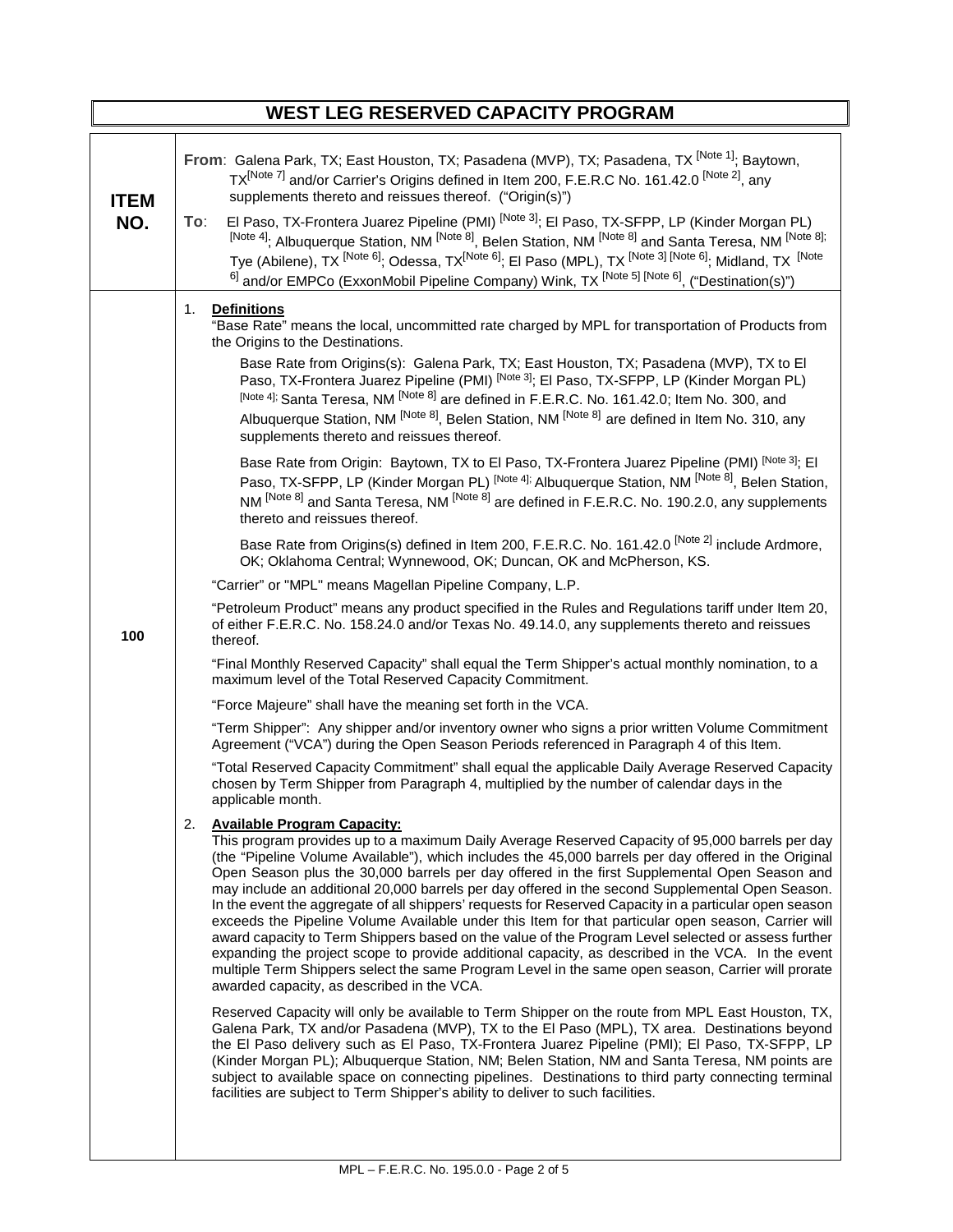|            | 3.<br>4. | <b>Origin and Destination</b><br><b>Volume Commitment</b> | must satisfy all of the following provisions:<br>ended on July 11, 2018. | ratable volume of Petroleum Product as the original shipper and/or inventory owner.<br>categorized as a Term Shipper for this program set forth herein.<br>(barrels per day) and an Initial Term (defined years plus 3 months) specified below.<br>unchanged for the duration of the selected Initial Term. | Rates set forth in Paragraph 5 of this Item (Reserved Capacity Rates) apply to Petroleum Products<br>shipped and delivered from the defined Origins to any of the defined Destinations set forth herein.<br>Term Shipper agrees to nominate, ship and ultimately deliver to the Destinations from the Origins<br>Without limiting the foregoing, Term Shipper will not be allowed to count any volume toward its Total<br>Reserved Capacity Commitment that is transferred via a product transfer order from Term Shipper to<br>another shipper or from another shipper to Term Shipper, except Term Shipper will be allowed to<br>receive product transfer orders as inventory owner at Origins prior to utilizing Reserved Capacity.<br>Any shipper desiring to participate in the West Leg Reserved Capacity Program, as set forth herein,<br>4.1 Shipper must have entered into a prior written Volume Commitment Agreement ("VCA") with<br>Carrier during the Original Open Season Period which began on March 9, 2018 and ended on<br>May 16, 2018 or the first Supplemental Open Season Period which began on June 4, 2018 and<br>4.2 Upon entering into the prior written VCA by both the Carrier and shipper, shipper will be<br>4.3 The VCA and this program require Term Shipper to select a Daily Average Reserved Capacity<br>4.3.1 Term Shipper shall select one of the following Program Levels specifying (1) the Daily<br>Average Reserved Capacity in barrels per day and (2) the Initial Term (years plus 3<br>months) for the desired Program Level. The associated Tariff Premium will be in addition<br>to the applicable Origin to Destination Base Rate. The Tariff Premium will remain |  |
|------------|----------|-----------------------------------------------------------|--------------------------------------------------------------------------|-------------------------------------------------------------------------------------------------------------------------------------------------------------------------------------------------------------------------------------------------------------------------------------------------------------|-----------------------------------------------------------------------------------------------------------------------------------------------------------------------------------------------------------------------------------------------------------------------------------------------------------------------------------------------------------------------------------------------------------------------------------------------------------------------------------------------------------------------------------------------------------------------------------------------------------------------------------------------------------------------------------------------------------------------------------------------------------------------------------------------------------------------------------------------------------------------------------------------------------------------------------------------------------------------------------------------------------------------------------------------------------------------------------------------------------------------------------------------------------------------------------------------------------------------------------------------------------------------------------------------------------------------------------------------------------------------------------------------------------------------------------------------------------------------------------------------------------------------------------------------------------------------------------------------------------------------------------------------------------------------------------------------------------------|--|
| 100 Cont'd |          | Program<br>Level                                          | <b>Daily Average</b><br><b>Reserved Capacity</b><br>(Barrels Per Day)    | <b>Initial Term</b><br>(Years)<br>(plus 3 months)                                                                                                                                                                                                                                                           | <b>Tariff Premium</b><br>(\$ per barrel)<br>(in addition to base tariff)                                                                                                                                                                                                                                                                                                                                                                                                                                                                                                                                                                                                                                                                                                                                                                                                                                                                                                                                                                                                                                                                                                                                                                                                                                                                                                                                                                                                                                                                                                                                                                                                                                        |  |
|            |          |                                                           |                                                                          | 5                                                                                                                                                                                                                                                                                                           | \$.42                                                                                                                                                                                                                                                                                                                                                                                                                                                                                                                                                                                                                                                                                                                                                                                                                                                                                                                                                                                                                                                                                                                                                                                                                                                                                                                                                                                                                                                                                                                                                                                                                                                                                                           |  |
|            |          |                                                           |                                                                          | $\overline{7}$                                                                                                                                                                                                                                                                                              | \$.35                                                                                                                                                                                                                                                                                                                                                                                                                                                                                                                                                                                                                                                                                                                                                                                                                                                                                                                                                                                                                                                                                                                                                                                                                                                                                                                                                                                                                                                                                                                                                                                                                                                                                                           |  |
|            |          | Level S                                                   | 2,500                                                                    | 10                                                                                                                                                                                                                                                                                                          | \$.25                                                                                                                                                                                                                                                                                                                                                                                                                                                                                                                                                                                                                                                                                                                                                                                                                                                                                                                                                                                                                                                                                                                                                                                                                                                                                                                                                                                                                                                                                                                                                                                                                                                                                                           |  |
|            |          |                                                           |                                                                          | 15                                                                                                                                                                                                                                                                                                          | \$.20                                                                                                                                                                                                                                                                                                                                                                                                                                                                                                                                                                                                                                                                                                                                                                                                                                                                                                                                                                                                                                                                                                                                                                                                                                                                                                                                                                                                                                                                                                                                                                                                                                                                                                           |  |
|            |          |                                                           |                                                                          | 5                                                                                                                                                                                                                                                                                                           | \$.19                                                                                                                                                                                                                                                                                                                                                                                                                                                                                                                                                                                                                                                                                                                                                                                                                                                                                                                                                                                                                                                                                                                                                                                                                                                                                                                                                                                                                                                                                                                                                                                                                                                                                                           |  |
|            |          | Level 1                                                   | 5,000                                                                    | $\overline{7}$                                                                                                                                                                                                                                                                                              | \$.15                                                                                                                                                                                                                                                                                                                                                                                                                                                                                                                                                                                                                                                                                                                                                                                                                                                                                                                                                                                                                                                                                                                                                                                                                                                                                                                                                                                                                                                                                                                                                                                                                                                                                                           |  |
|            |          |                                                           |                                                                          | 10                                                                                                                                                                                                                                                                                                          | \$.10                                                                                                                                                                                                                                                                                                                                                                                                                                                                                                                                                                                                                                                                                                                                                                                                                                                                                                                                                                                                                                                                                                                                                                                                                                                                                                                                                                                                                                                                                                                                                                                                                                                                                                           |  |
|            |          |                                                           |                                                                          | 15                                                                                                                                                                                                                                                                                                          | \$.07                                                                                                                                                                                                                                                                                                                                                                                                                                                                                                                                                                                                                                                                                                                                                                                                                                                                                                                                                                                                                                                                                                                                                                                                                                                                                                                                                                                                                                                                                                                                                                                                                                                                                                           |  |
|            |          |                                                           |                                                                          | 5                                                                                                                                                                                                                                                                                                           | \$.15                                                                                                                                                                                                                                                                                                                                                                                                                                                                                                                                                                                                                                                                                                                                                                                                                                                                                                                                                                                                                                                                                                                                                                                                                                                                                                                                                                                                                                                                                                                                                                                                                                                                                                           |  |
|            |          |                                                           |                                                                          | $\overline{7}$                                                                                                                                                                                                                                                                                              | \$.10                                                                                                                                                                                                                                                                                                                                                                                                                                                                                                                                                                                                                                                                                                                                                                                                                                                                                                                                                                                                                                                                                                                                                                                                                                                                                                                                                                                                                                                                                                                                                                                                                                                                                                           |  |
|            |          | Level 2                                                   | 10,000                                                                   | 10                                                                                                                                                                                                                                                                                                          | \$.07                                                                                                                                                                                                                                                                                                                                                                                                                                                                                                                                                                                                                                                                                                                                                                                                                                                                                                                                                                                                                                                                                                                                                                                                                                                                                                                                                                                                                                                                                                                                                                                                                                                                                                           |  |
|            |          |                                                           |                                                                          | 15                                                                                                                                                                                                                                                                                                          | \$.05                                                                                                                                                                                                                                                                                                                                                                                                                                                                                                                                                                                                                                                                                                                                                                                                                                                                                                                                                                                                                                                                                                                                                                                                                                                                                                                                                                                                                                                                                                                                                                                                                                                                                                           |  |
|            |          |                                                           |                                                                          | 5                                                                                                                                                                                                                                                                                                           | \$.10                                                                                                                                                                                                                                                                                                                                                                                                                                                                                                                                                                                                                                                                                                                                                                                                                                                                                                                                                                                                                                                                                                                                                                                                                                                                                                                                                                                                                                                                                                                                                                                                                                                                                                           |  |
|            |          |                                                           |                                                                          | $\overline{7}$                                                                                                                                                                                                                                                                                              | \$.07                                                                                                                                                                                                                                                                                                                                                                                                                                                                                                                                                                                                                                                                                                                                                                                                                                                                                                                                                                                                                                                                                                                                                                                                                                                                                                                                                                                                                                                                                                                                                                                                                                                                                                           |  |
|            |          | Level 3                                                   | 15,000                                                                   | 10                                                                                                                                                                                                                                                                                                          | \$.05                                                                                                                                                                                                                                                                                                                                                                                                                                                                                                                                                                                                                                                                                                                                                                                                                                                                                                                                                                                                                                                                                                                                                                                                                                                                                                                                                                                                                                                                                                                                                                                                                                                                                                           |  |
|            |          |                                                           |                                                                          | 15                                                                                                                                                                                                                                                                                                          | \$.03                                                                                                                                                                                                                                                                                                                                                                                                                                                                                                                                                                                                                                                                                                                                                                                                                                                                                                                                                                                                                                                                                                                                                                                                                                                                                                                                                                                                                                                                                                                                                                                                                                                                                                           |  |
|            |          |                                                           |                                                                          | 5                                                                                                                                                                                                                                                                                                           | \$.07                                                                                                                                                                                                                                                                                                                                                                                                                                                                                                                                                                                                                                                                                                                                                                                                                                                                                                                                                                                                                                                                                                                                                                                                                                                                                                                                                                                                                                                                                                                                                                                                                                                                                                           |  |
|            |          |                                                           |                                                                          | $\overline{7}$                                                                                                                                                                                                                                                                                              | \$.05                                                                                                                                                                                                                                                                                                                                                                                                                                                                                                                                                                                                                                                                                                                                                                                                                                                                                                                                                                                                                                                                                                                                                                                                                                                                                                                                                                                                                                                                                                                                                                                                                                                                                                           |  |
|            |          | Level 4                                                   | 20,000                                                                   | 10<br>15                                                                                                                                                                                                                                                                                                    | \$.03<br>\$.01                                                                                                                                                                                                                                                                                                                                                                                                                                                                                                                                                                                                                                                                                                                                                                                                                                                                                                                                                                                                                                                                                                                                                                                                                                                                                                                                                                                                                                                                                                                                                                                                                                                                                                  |  |
|            |          |                                                           |                                                                          |                                                                                                                                                                                                                                                                                                             |                                                                                                                                                                                                                                                                                                                                                                                                                                                                                                                                                                                                                                                                                                                                                                                                                                                                                                                                                                                                                                                                                                                                                                                                                                                                                                                                                                                                                                                                                                                                                                                                                                                                                                                 |  |
|            |          |                                                           |                                                                          |                                                                                                                                                                                                                                                                                                             |                                                                                                                                                                                                                                                                                                                                                                                                                                                                                                                                                                                                                                                                                                                                                                                                                                                                                                                                                                                                                                                                                                                                                                                                                                                                                                                                                                                                                                                                                                                                                                                                                                                                                                                 |  |

Τ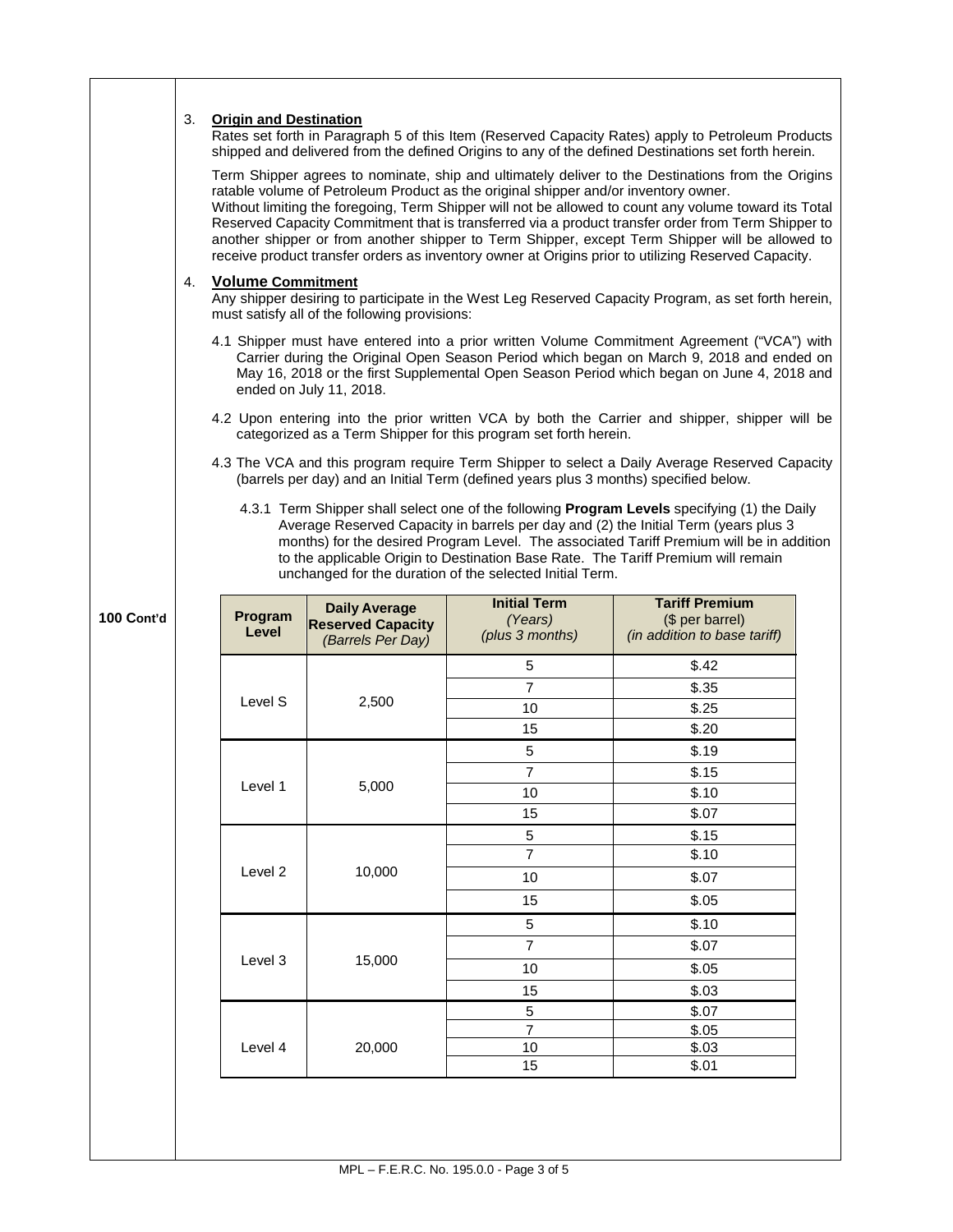#### 5. **Rates:**

**100 Cont'd** Rates under this program are for Reserved Capacity and will be equal to the sum of the applicable Origin to Destination Base Rate plus the applicable Tariff Premium selected by Term Shipper. Any changes to the applicable Origin to Destination Base Rate will be applied to these rates pursuant to the VCA.

|                                                                                                        |                                                                        | <b>Reserved Capacity Rates</b>                  |                           |                           |                              |                           |                           |
|--------------------------------------------------------------------------------------------------------|------------------------------------------------------------------------|-------------------------------------------------|---------------------------|---------------------------|------------------------------|---------------------------|---------------------------|
| FROM:<br>Origins                                                                                       | <b>TO: Destinations</b>                                                | <b>Initial</b><br>Term<br>(yrs)<br>(+ 3<br>mos. | <b>LEVEL</b><br>S         | <b>LEVEL</b><br>1         | <b>LEVEL</b><br>$\mathbf{2}$ | <b>LEVEL</b><br>3         | <b>LEVEL</b><br>4         |
| Galena Park, TX;                                                                                       | El Paso, TX-<br>Frontera Juarez<br>Pipeline (PMI)<br>[Note 3].         | 5                                               | Base<br>Rate<br>$+$ \$.42 | Base<br>Rate<br>$+ $.19$  | Base<br>Rate<br>$+$ \$.15    | Base<br>Rate<br>$+ $.10$  | Base<br>Rate<br>$+$ \$.07 |
| East Houston, TX;<br>Pasadena (MVP), TX;<br>Pasadena, TX <sup>[Note 1]</sup> ;<br>Baytown, TX [Note 7] | El Paso, TX-SFPP,<br>LP (Kinder Morgan<br>$PL)$ [Note 4];              | 7                                               | Base<br>Rate<br>$+$ \$.35 | Base<br>Rate<br>$+$ \$.15 | Base<br>Rate<br>$+$ \$.10    | Base<br>Rate<br>$+$.07$   | Base<br>Rate<br>$+$ \$.05 |
| and/or Carrier's<br>Origins defined in Item<br>No. 200, F.E.R.C No.<br>161.42.0 [Note 2]               | Albuquerque<br>Station, NM [Note 8].<br>Belen Station,<br>NM [Note 8]; | 10                                              | Base<br>Rate<br>$+$ \$.25 | Base<br>Rate<br>$+$.10$   | Base<br>Rate<br>$+$.07$      | Base<br>Rate<br>$+$ \$.05 | Base<br>Rate<br>$+$.03$   |
|                                                                                                        | Santa Teresa,<br>NM [Note 8]                                           | 15                                              | Base<br>Rate<br>$+$ \$.20 | Base<br>Rate<br>$+$.07$   | Base<br>Rate<br>$+$ \$.05    | Base<br>Rate<br>$+$.03$   | Base<br>Rate<br>$+$.01$   |

#### 6. **Nominations and Proration**

A Term Shipper must submit its monthly nomination in accordance with the provisions of Item 45 of MPL's F.E.R.C. No. 158.24.0 and/or Texas No. 49.14.0, supplements thereto and reissues thereof and specify the amount Term Shipper will move under its Total Reserved Capacity Commitment. This nomination will establish its **Final Monthly Reserved Capacity**.

The Final Monthly Reserved Capacity shall not be subject to prorationing except in the event Carrier is rendered unable to transport said nomination because of an event of Force Majeure.

- If Term Shipper's Final Monthly Reserved Capacity is less than its Total Reserved Capacity Commitment, then the short fall volume capacity that Term Shipper elected not to use will be included in the total monthly space available for spot shippers.
- If a Term Shipper's Final Monthly Reserved Capacity exceeds its Total Reserved Capacity Commitment, then the Term Shipper's Final Monthly Reserved Capacity will equal its Total Reserved Capacity Commitment for the month. The portion of volume in excess of Term Shipper's Total Reserved Capacity Commitment will be deemed to have been nominated as a "spot shipper" under the provisions of MPL's F.E.R.C. No. 158.24.0 or Texas No. 49.14.0, supplements thereto and reissues thereof, and will be subject to proration as stated in Item 50 of the applicable tariff. Additionally, the volume in excess of Term Shipper's Total Reserved Capacity Commitment will be shipped under the Base Rate.
- 7. Any deficiency of Term Shipper in meeting its Total Reserved Capacity Commitment shall be governed by the terms of the VCA.
- 8. Carrier will invoice the Term Shipper at the rates set out in Paragraph 5 of this item, at the time of shipment.
- 9. In addition to the terms and conditions contained in this item, all applicable charges, rules and regulations in MPL's F.E.R.C. No. 158.24.0, and/or Texas No. 49.14.0, supplements thereto and reissues thereof, shall apply.